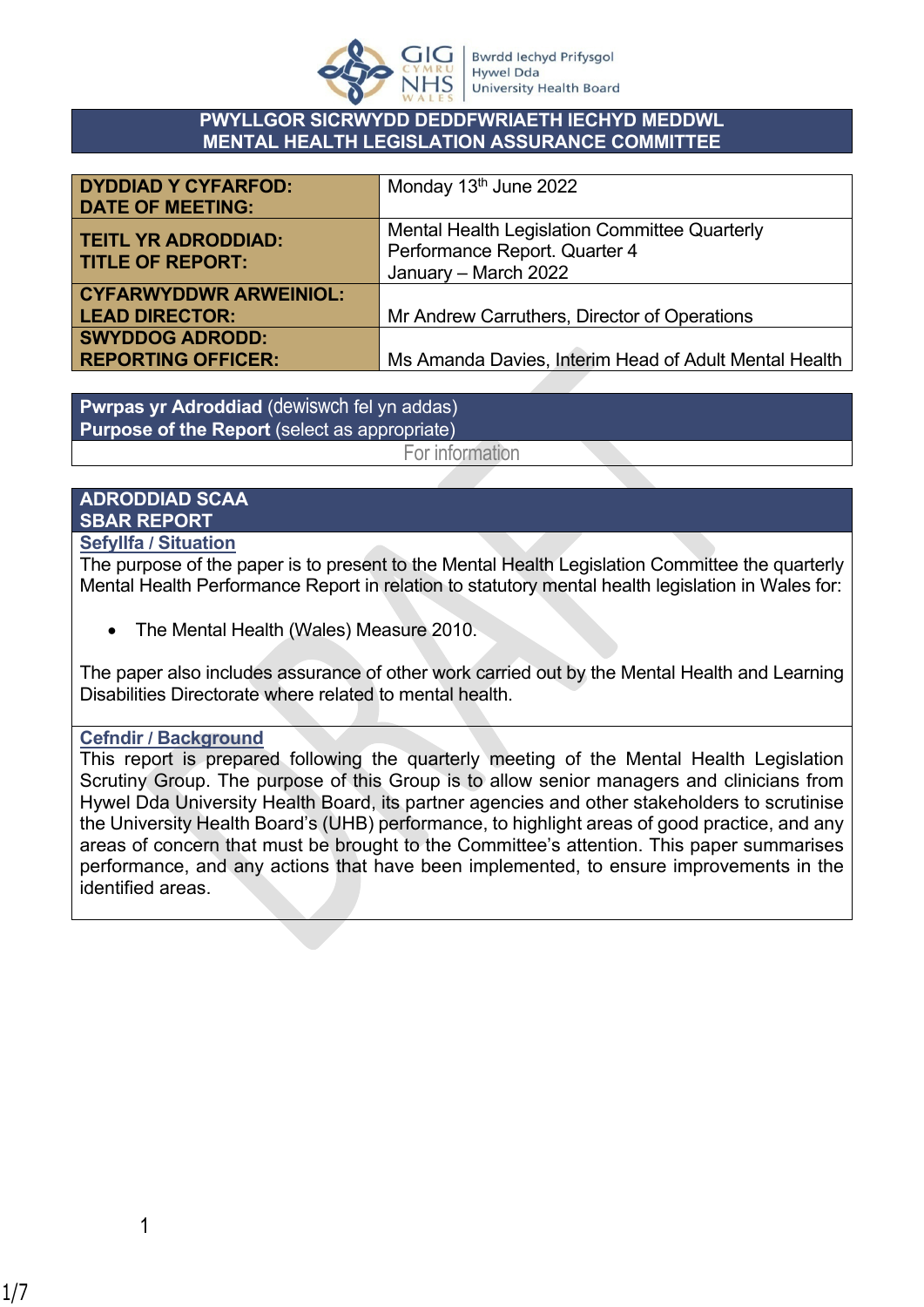## **The Mental Health (Wales) Measure 2010**

The Mental Health (Wales) Measure 2010 is being reported to the Committee on a quarterly basis in order to provide assurance that activity is closely monitored, and that practice is compliant with the requirements of The Code of Practise. This is primary legislation that was passed by the Welsh Government in 2010 and became operational during 2012. The intention of the legislation is to ensure that people are able to access appropriate mental health support services, receive care that is co-ordinated by a named person, enables direct access back to services following discharge and that the entitlement to independent mental health advocacy is increased.

To achieve this the Measure is divided into four Parts:

Part 1 **-** The expansion of mental health services within primary care settings

Part 2 **-** The introduction of the statutory Care and Treatment Planning for individuals receiving secondary mental health services

Part 3 **-** Enabling former users of secondary mental health services who have been discharged to refer themselves back for assessment without having to first go to their GP

Part 4 **-** Expanding the Independent Mental Health Advocacy (IMHA) to informal patients.

## **Part 1 – Local Primary Mental Health Support Services**

Part 1 of the Measure is monitored in two parts, Target 1 and Target 2 as detailed in the table below. Performance is being monitored by the Head of Adult Mental Health Services with the LPMHSS Team Leaders.

| PART <sub>1</sub> | Detail                                                                                               |              | Jan 22 | Feb 22     | Mar 22 |
|-------------------|------------------------------------------------------------------------------------------------------|--------------|--------|------------|--------|
| <b>Target 1</b>   | 80% of assessments by the<br>LPMHSS undertaken within 28<br>days from date of receipt of<br>referral | <b>Adult</b> | 92.3%  | 100%       | 100%   |
| <b>Target 1</b>   | 80% of assessments by the<br>LPMHSS undertaken within 28<br>days from date of receipt of<br>referral | <b>CAMHS</b> | 4.8%   | 21.9%      | 9.1%   |
|                   |                                                                                                      |              |        |            |        |
| <b>Target 2</b>   | 80% of therapeutic interventions<br>started within 28 days following<br>an assessment by the LPMHSS  | Adult        | 94.0%  | 97%        | 91.5%  |
| <b>Target 2</b>   | 80% of therapeutic interventions<br>started within 28 days following<br>an assessment by the LPMHSS  | <b>CAMHS</b> | 27.8%  | <b>40%</b> | 37.5   |

### **Part 1 Targets-exception information and recovery plan for CAMHS**

- Need to emphasise this is a targeted recovery plan which will require a year to implement due to the recruitment challenge, need to improve the Estates position and ensure all staff have the requisite skills to undertake the assessments and interventions to meet the mental health measure
- Recruited x3 Band 6 Practitioners May 2022 so 5 new staff recruited since April all will need 3 months on boarding before capacity demonstrates improvement, recruitment of vacant posts ongoing
- Recovery plan / trajectory is to increase Part 1 a & b performance by September 2022 by 40% and long-term aim is to attain 80% by end of financial year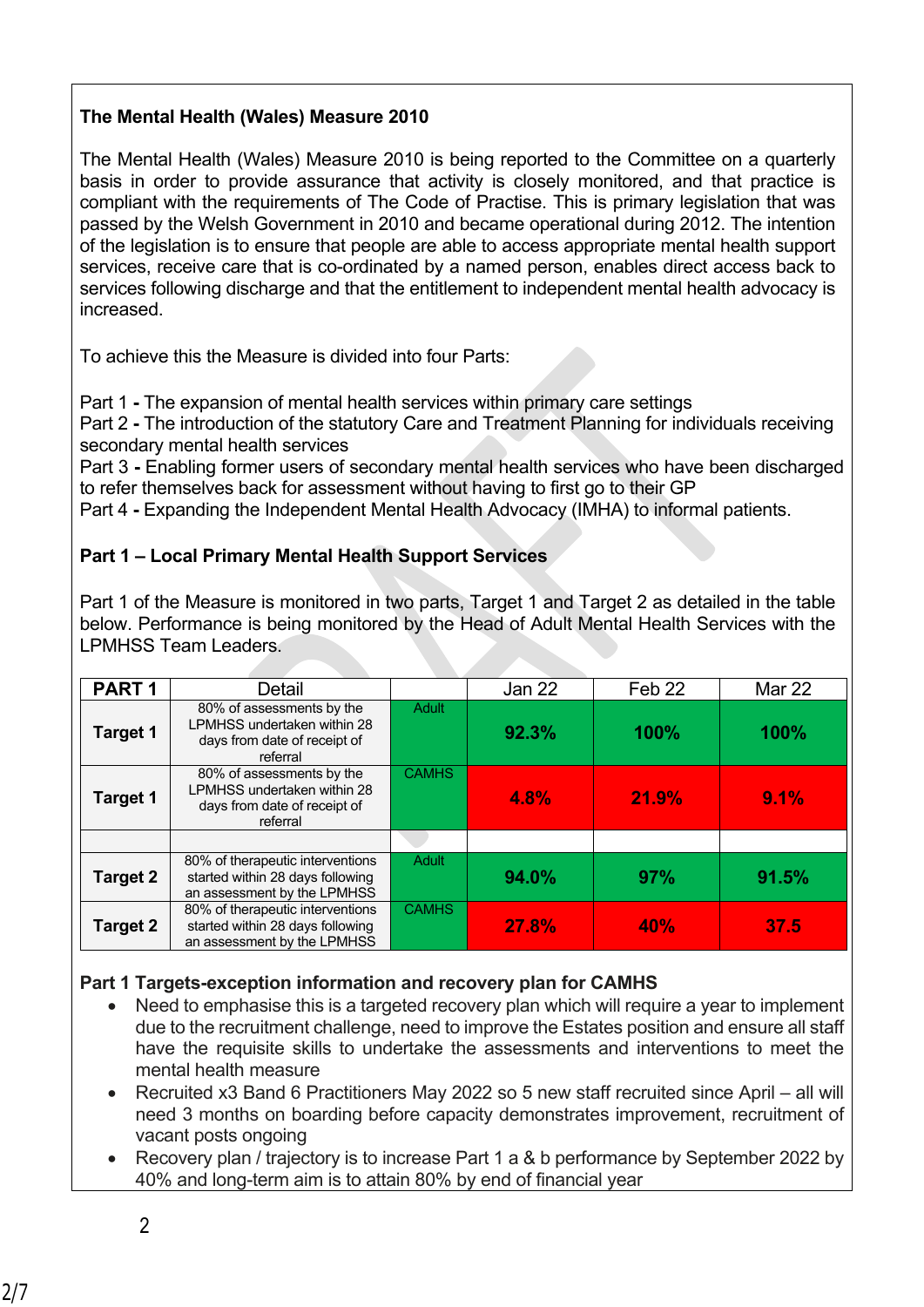- Service is increasing number of therapeutic groups to increase capacity to meet 28-day target
- Service will review number of DNA for appointments which is impacting on meeting the performance target
- Reviewing use of Digital platforms to increase capacity
- Increased activity to ensure staff morale and job satisfaction via job planning to improve retention / recruitment
- Digital counselling KOOTH available for all CYP referred to SCAMHS and who are waiting for interventions etc

Please see below a table of agreed trajectories included in IPAR from this month:

| <b>Month</b>  | % mental health LMPHSS<br>assessments undertaken<br>within 28 days (Under 18) | % therapeutic interventions<br>started within 28 days<br><b>following LPMHSS</b><br>assessment (Under 18) |
|---------------|-------------------------------------------------------------------------------|-----------------------------------------------------------------------------------------------------------|
| Apr 22        | 10%                                                                           | 40%                                                                                                       |
| May 22        | 15%                                                                           | 43%                                                                                                       |
| <b>Jun 22</b> | 20%                                                                           | 46%                                                                                                       |
| <b>Jul 22</b> | 25%                                                                           | 50%                                                                                                       |
| Aug 22        | 30%                                                                           | 53%                                                                                                       |
| Sep 22        | 40%                                                                           | 56%                                                                                                       |
| Oct 22        | 45%                                                                           | 60%                                                                                                       |
| <b>Nov 22</b> | 50%                                                                           | 63%                                                                                                       |
| <b>Dec 22</b> | 55%                                                                           | 66%                                                                                                       |
| Jan 22        | 60%                                                                           | 70%                                                                                                       |
| Feb 22        | 70%                                                                           | 75%                                                                                                       |
| Mar 22        | 80%                                                                           | 80%                                                                                                       |

# **Part 2 – Care and Treatment Planning**

| PART <sub>2</sub> | Detail                                                                                                           | Jan 22 | Feb <sub>22</sub> | Mar 22 |
|-------------------|------------------------------------------------------------------------------------------------------------------|--------|-------------------|--------|
| Measure 1         | 90% of LHB residents who are in receipt<br>of secondary mental health services (all<br>ages) to have a valid CTP | 89%    | 83.6%             | 87.2%  |

The quarter has failed to meet the required target this quarter. This target has been affected by increased current staff sickness within all teams related to Covid. The relevant patients who are requiring a review, of their Care and Treatment plan, are being identified in preparation, to ensure the review is undertaken. A plan has been put in place for training via the business managers to support administration staff to complete the matrix, which collates the data. Reminders are sent out on a weekly basis to Team Leaders to assist them, to meet the compliance targets.

This is also supported by the quality audit, which is undertaken by team leaders to provide assurance regarding the quality of the Care and Treatment plans.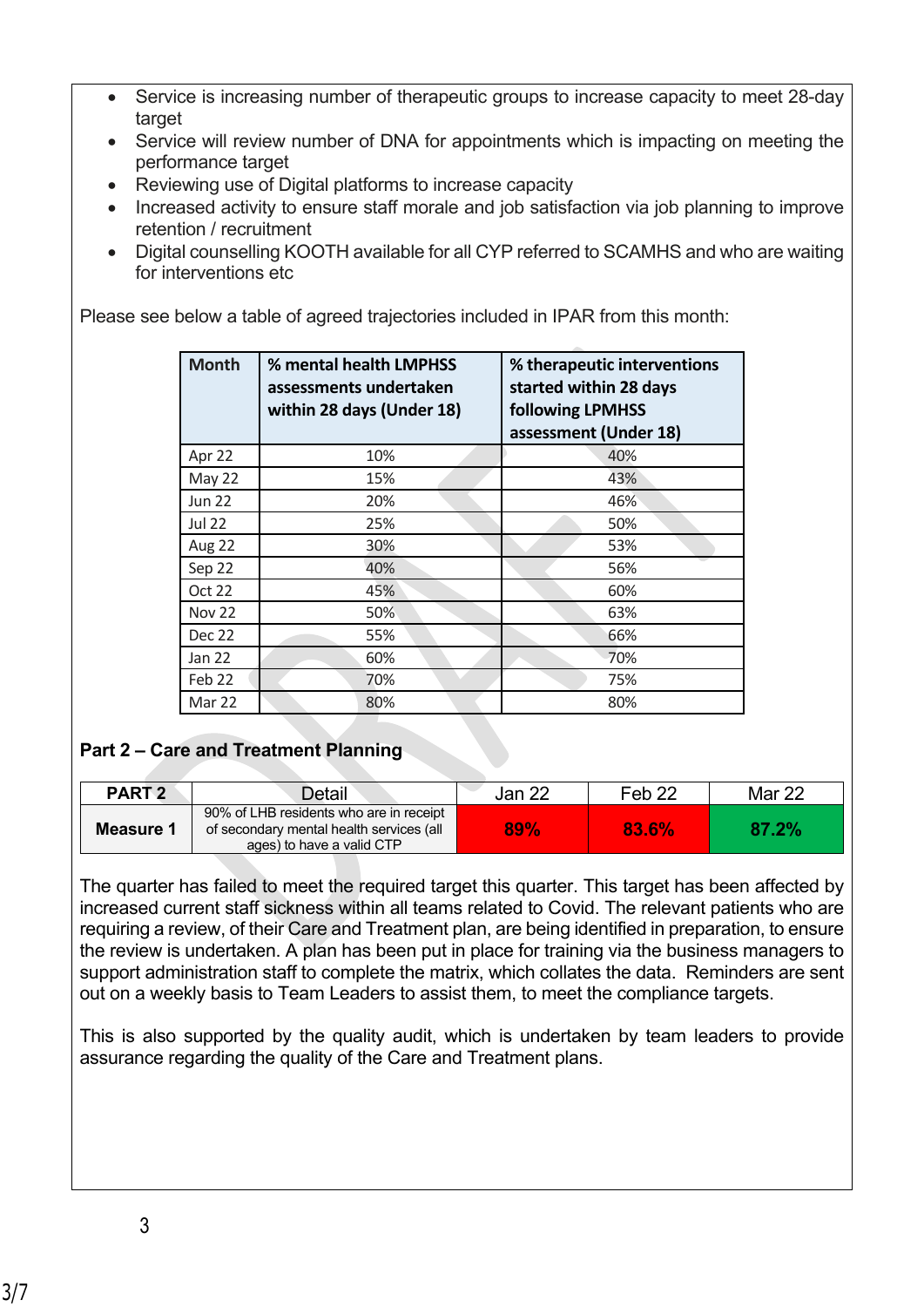# **Part 3 – Self Referral to Secondary Care for Former Service Users**

| <b>PART 3</b> | Detail                                                                                                                                                                                                                | Jan 22 | Feb <sub>22</sub> | Mar 22 |
|---------------|-----------------------------------------------------------------------------------------------------------------------------------------------------------------------------------------------------------------------|--------|-------------------|--------|
| Measure 1     | Individuals are re-assessed in a timely<br>manner; and a copy of a report to that<br>individual is provided no later than 10<br>working days.<br>Total number of requests for re-<br>assessment received) Target 100% | 100%   | 100%              | 100%   |

Although this is 100% this quarter and has remained high in previous months, the future reporting will include more detail as the current number of re-referrals under Part 3 of the Mental Health Measure remains low.

The next quarter will also include the average time for the assessment to be undertaken, from the time the request is made, by the service user or carers. Whilst we acknowledge the response time may vary, dependant on the urgency and context of the referral, it will scrutinise the time patients are seen within.

Also, data is now being collected on the number of patients who are referred by GP's, who were eligible under Part 3 of the measure but have not utilised this. This will then enable the service to further scrutinise their discharge communications and access to the service. This improved data collection will provide added information and scrutiny around Part 3.

# **Part 4 – Independent Mental Health Advocacy**

| PART <sub>4</sub><br>Detail                                                                                                                                                                                                                                             | <b>Jan 22</b> | Feb <sub>22</sub> | Mar 22      |
|-------------------------------------------------------------------------------------------------------------------------------------------------------------------------------------------------------------------------------------------------------------------------|---------------|-------------------|-------------|
| 100% of hospitals to have arrangements<br>in place to ensure advocacy is available<br>to all qualifying patients -<br>Percentage of qualifying compulsory /<br>voluntary patients have been offered<br>advocacy services in the mental health<br>services (Target 100%) | 97.8%         | $100\%$           | <b>100%</b> |

The current Part 4 figures remained at 100% in the last 2 months. Part 4 of the Mental Health Measure is currently being undertaken. The IMHA is currently based within all the inpatients units and is a valuable part of the patients care and support.

There is currently no requirement to report on the Part 4 figures, however there is currently a system in place, to provide assurance that an IMHA is offered to all inpatients. This is completed during the admission process for all inpatients .

The IMHA is:

- Welcomed and supported by staff
- Has access to all patients
- Able to meet with patients confidentially
- Supported by staff to address concerns
- Informed of any risk issues/felt safe on the ward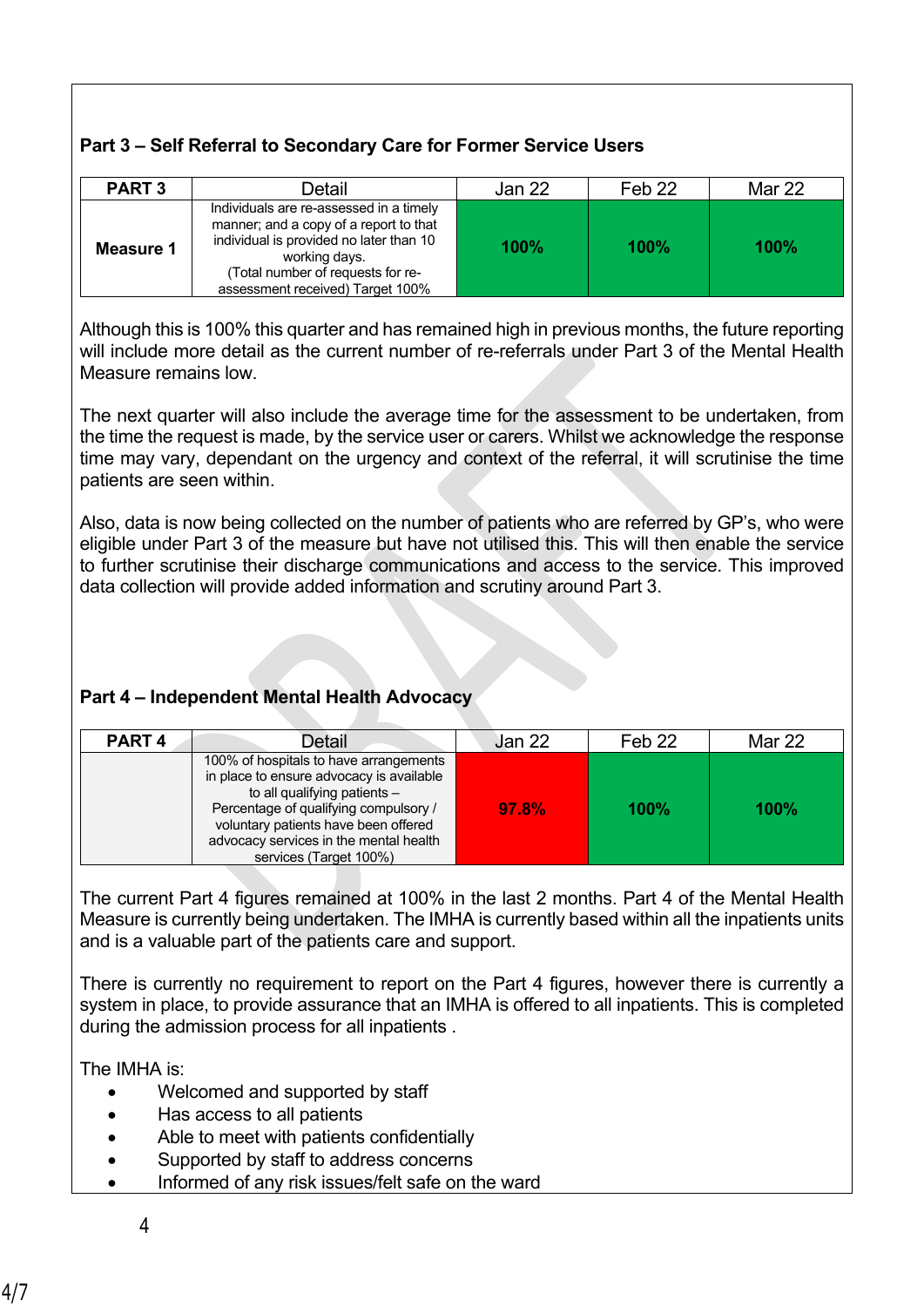The future plan would be to produce an audit and agree a cycle, instead of the attached figures, to provide more meaningful narrative and objectives.

The MH Scrutiny Group discussed the performance data in relation to the Welsh Measure. Further information provided within the MH Scrutiny report to the Committee.

| Amcanion: (rhaid cwblhau)<br><b>Objectives: (must be completed)</b>                                                                                      |                                                                                                                                              |
|----------------------------------------------------------------------------------------------------------------------------------------------------------|----------------------------------------------------------------------------------------------------------------------------------------------|
| Cyfeirnod Cofrestr Risg Datix a Sgôr                                                                                                                     | Not applicable                                                                                                                               |
| Cyfredol:<br>Datix Risk Register Reference and<br>Score:                                                                                                 |                                                                                                                                              |
| Safon(au) Gofal ac lechyd:<br><b>Health and Care Standard(s):</b><br><b>Hyperlink to NHS Wales Health &amp;</b>                                          | Governance, Leadership and Accountability                                                                                                    |
| <b>Care Standards</b>                                                                                                                                    |                                                                                                                                              |
| <b>Amcanion Strategol y BIP:</b><br><b>UHB Strategic Objectives:</b><br><b>Hyperlink to HDdUHB Strategic</b><br><b>Objectives</b>                        | All Strategic Objectives are applicable                                                                                                      |
| <b>Amcanion Llesiant BIP:</b><br><b>UHB Well-being Objectives:</b><br><b>Hyperlink to HDdUHB Well-being</b><br><b>Objectives Annual Report 2018-2019</b> | Improve population health through prevention and<br>1.<br>early intervention<br>2. Support people to live active, happy and healthy<br>lives |
|                                                                                                                                                          | Improve efficiency and quality of services through<br>3.<br>collaboration with people, communities and<br>partners                           |

| <b>Gwybodaeth Ychwanegol:</b><br><b>Further Information:</b> |                                                         |
|--------------------------------------------------------------|---------------------------------------------------------|
| Deddf Llesiant Cenedlaethau'r                                | Please explain how each of the '5 Ways of Working'      |
| Dyfodol (Cymru) 2015                                         | will be demonstrated                                    |
| - Pum dull o weithio:                                        |                                                         |
|                                                              | Long term $-$ can you evidence that the long term needs |
| The Well-being of Future                                     | of the population and organisation have been            |
| Generations (Wales) Act 2015                                 | considered in this work?                                |
| 5 Ways of Working:                                           |                                                         |
|                                                              | Prevention – can you evidence that this work will       |
| <b>Hyperlink to Well-being and Future</b>                    | prevent issues or challenges within, for example,       |
| <b>Generations Act 2015 - The</b>                            | service delivery, finance, workforce, and/or population |
| <b>Essentials Guide</b>                                      | health?                                                 |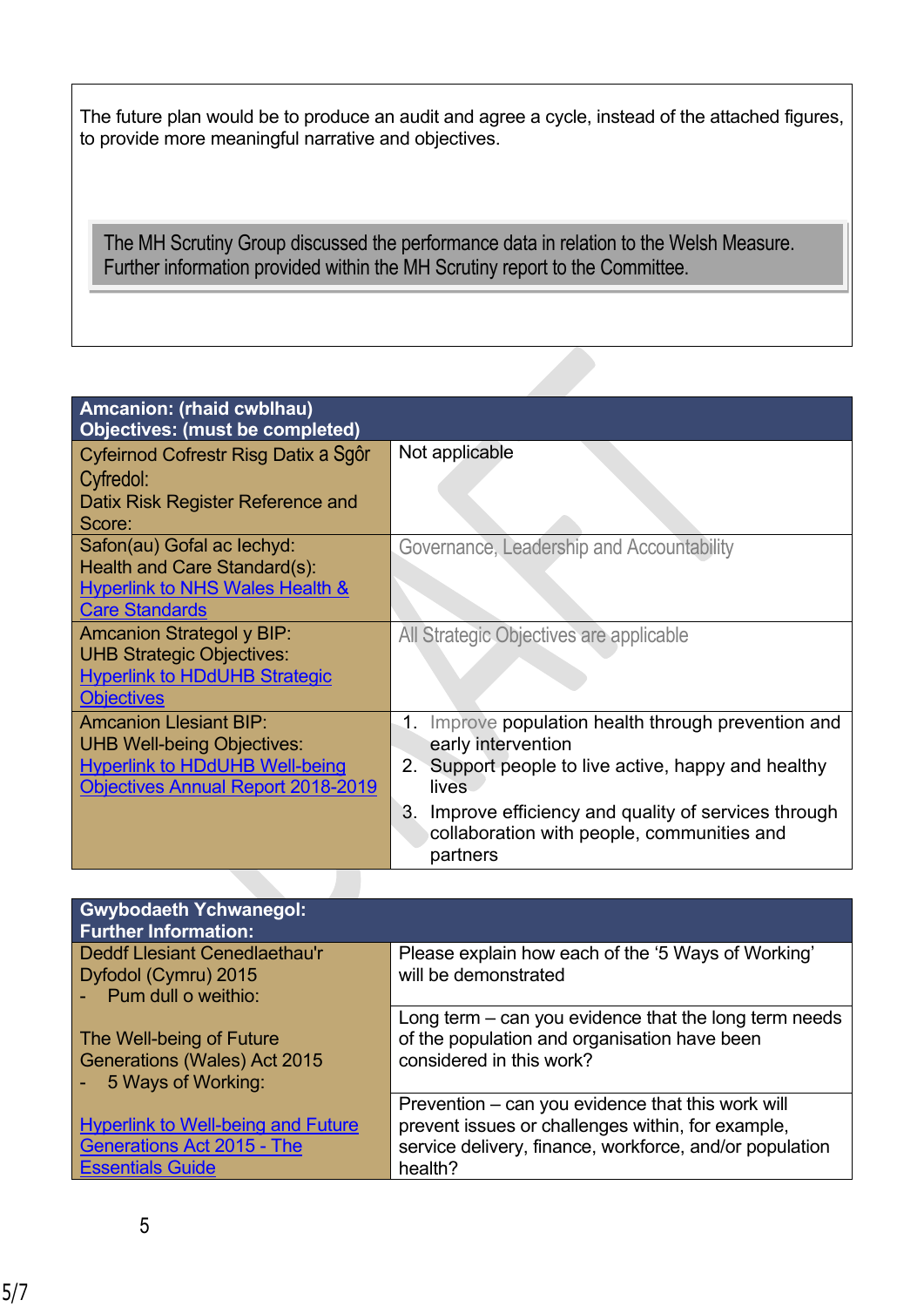| Integration – can you evidence that this work supports<br>the objectives and goals of either internal or external<br>partners?<br>Collaboration - The Mental Health Legislation<br>Committee comprises external agencies, carer<br>representatives and local authorities |
|--------------------------------------------------------------------------------------------------------------------------------------------------------------------------------------------------------------------------------------------------------------------------|
| Involvement – can you evidence involvement of people<br>with an interest in the service change/development and<br>that this reflects the diversity of our population?                                                                                                    |

| <b>Gwybodaeth Ychwanegol:</b><br><b>Further Information:</b>                            |                                                                               |
|-----------------------------------------------------------------------------------------|-------------------------------------------------------------------------------|
| Ar sail tystiolaeth:                                                                    | Agendas, papers and minutes of the Mental Health                              |
| Evidence Base:                                                                          | Legislation Committee, Power of Discharge sub<br>committee and scrutiny group |
| <b>Rhestr Termau:</b>                                                                   | Included within the body of the report.                                       |
| <b>Glossary of Terms:</b>                                                               |                                                                               |
| Partïon / Pwyllgorau â ymgynhorwyd<br>ymlaen llaw y Cyfarfod Bwrdd Iechyd<br>Prifysgol: | The Mental Health Legislation Scrutiny Group                                  |
| Parties / Committees consulted prior<br>to University Health Board:                     |                                                                               |

| <b>Effaith: (rhaid cwblhau)</b><br>Impact: (must be completed)    |                                                                                                                                                                                                                                                                                                                 |
|-------------------------------------------------------------------|-----------------------------------------------------------------------------------------------------------------------------------------------------------------------------------------------------------------------------------------------------------------------------------------------------------------|
| <b>Ariannol / Gwerth am Arian:</b><br><b>Financial / Service:</b> | Not Applicable                                                                                                                                                                                                                                                                                                  |
| <b>Ansawdd / Gofal Claf:</b><br><b>Quality / Patient Care:</b>    | SBAR template in use for all relevant papers and<br>reports.                                                                                                                                                                                                                                                    |
| <b>Gweithlu:</b><br><b>Workforce:</b>                             | Not Applicable                                                                                                                                                                                                                                                                                                  |
| Risg:<br><b>Risk:</b>                                             | Risk of non-compliance with the 1983 Act and with the<br>Welsh Government's Mental Health Act 1983 Code of<br>Practice for Wales; the Mental Health (Wales) Measure<br>2010 Code of Practice; and with the Good Governance<br>Practice Guide - Effective Board Committees<br>(Supplementary Guidance) Guidance. |

6